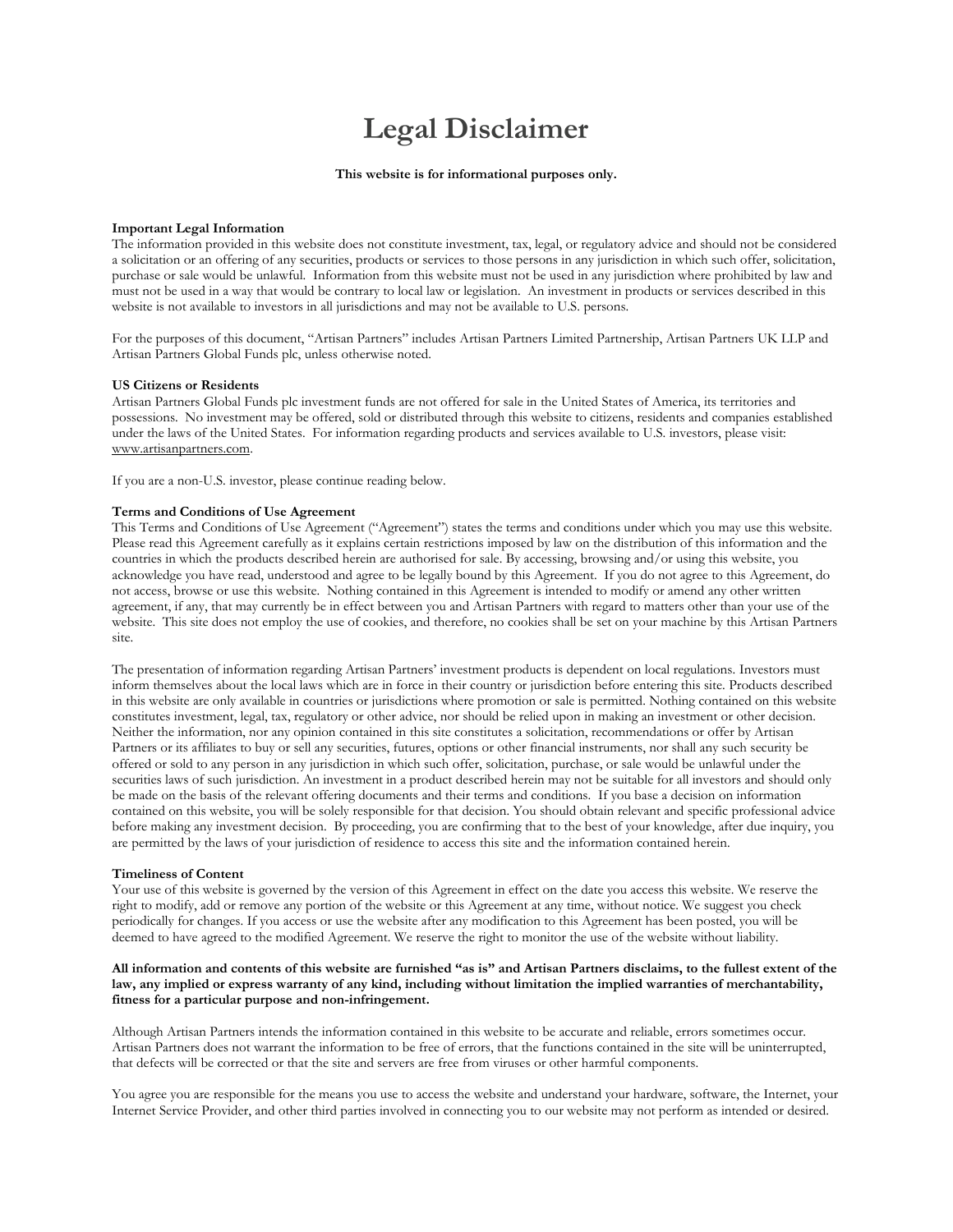In addition, you are responsible for setting the cache settings on your browser to ensure you are receiving the most recent data. We also disclaim responsibility for damages third parties may cause to you through the use of this website, whether intentional or unintentional. For example, you understand that hackers could breach our security procedures, and we will not be responsible for any related damages.

# **Trademarks, Copyrights and Other Intellectual Property**

The content contained on this website is owned or licensed by Artisan Partners and its third-party information providers and is protected by applicable copyrights, trademarks, service marks, and/or other intellectual property rights. Such content is solely for your personal, non-commercial use. Accordingly, you may not copy, distribute, modify, post, frame or deep link this website, including any text, graphics, video, audio, software code, user interface design or logos. You may download material displayed on this website for your personal use provided you also retain all copyright and other proprietary notices contained in the materials. You may not distribute, modify, transmit, reuse, repost, or use the content of this website for public or commercial purposes, including all text, images, audio, and video, without our written permission. Contact us for additional information. Modification or use of the materials for any other purpose violates our intellectual property rights.

All trademarks, service marks, trade names, and logos displayed on this website are proprietary to Artisan Partners or their respective owners. Nothing contained on this website should be construed as granting, by implication, estoppel or otherwise, any license or right to use any trademark displayed on this website without the written permission of Artisan Partners or such other third party that may own the trademark displayed on this website. Your use of the trademarks displayed on this website, except as provided herein, is strictly prohibited.

The use of the images displayed on this website by you, or anyone else authorized by you, is prohibited. Any unauthorized use of the images may violate copyright laws, trademark laws, and the laws of privacy and publicity, and communications, as well as other laws and regulations. If you download any information from this website, you agree you will not copy it or remove or obscure any copyright or other notices or legends contained in any such information.

## **Third Party Content**

We may establish links between this website and one or more websites operated by third parties. We have no control over any such other websites, the contents therein or the products/services offered. The existence of any such links shall not constitute an endorsement of or representation or warranty by Artisan Partners regarding such websites, the contents of the websites, the products or services offered on the websites or the operators of the websites or a guarantee of their accuracy, timeliness, completeness or usefulness.

Your access to and use of such linked websites is governed by the terms of use and privacy policies of those sites, and shall be at your own risk. We disclaim responsibility for the privacy policies and customer information practices of third-party websites hyperlinked from our website.

# **Links To An Artisan Partners Website From Other Websites**

Individuals may, for personal use only, bookmark or point to any page within this website. Linking in any other way is prohibited without Artisan Partners' express written consent.

Access to any Artisan Partners website does not authorize you to use any of our names, logos, trademarks or copyrighted material, and you agree not to do so without our express written consent.

## **Electronic Transmissions To and From This Website**

Electronic communications can be intercepted by third parties and, accordingly, electronic transmissions to and from this website may not be secure. Any communications you email or otherwise transmit to us through the website will be treated by us as nonconfidential and nonproprietary.

### **Limitation of Liability**

Artisan Partners (or its affiliates) and any officers, directors, partners, employees and agents will not be liable to you or anyone else under any circumstances for damages of any kind, including but not limited to direct, consequential, incidental, punitive, special or indirect damages (including without limitation lost profits, trading losses or damages that result from use or loss of use of this website), even if Artisan Partners (or its affiliates) has been advised of the possibility of such damages or losses, arising from or relating to (i) any actions or investment decisions taken by you based on the information you obtained using this website; (ii) any amendment, modification, suspension or discontinuance of the website or any products or services offered through the website; (iii) the use or attempted use of this website or another linked website; or (iv) electronic transmissions, including e-mails, to and from this website.

## **Prohibited Uses**

Except as otherwise stated in this Agreement or as expressly authorized by Artisan Partners in writing, you may not: (i) use this website to send or upload any material containing software, viruses or other codes, programs or files designed to interrupt, destroy, damage or limit the functionality of any computer software, hardware, server or telecommunications equipment or in any other manner that would interfere with or disrupt the website; (ii) use this website in any manner that would interfere with another party's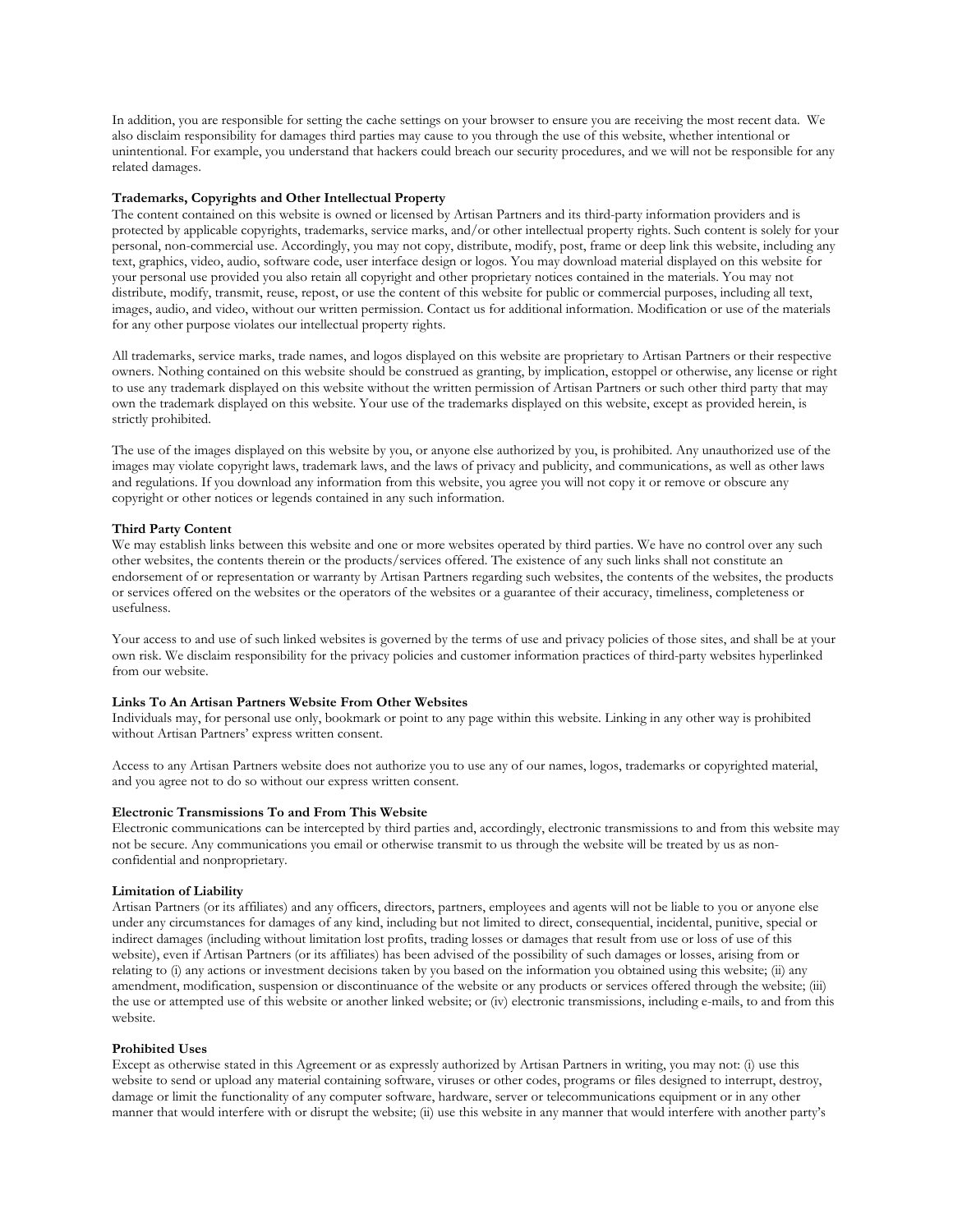use of the website; (iii) include the term "Artisan Partners Limited Partnership", "Artisan Partners UK LLP", "Artisan Partners Holdings LLP", "Artisan Partners Global Funds plc", "Artisan Partners" or "Artisan" or any Artisan trademark or employee's name, or any variation of the foregoing, as a meta-tag, hidden textual element; (iv) use any robot, spider, intelligent agent, other automatic device, or manual process to search, monitor or copy this website or the reports, data, information, content, software, products, services or other materials on, generated by or obtained from this website, whether through links or otherwise (collectively, "Materials"), provided that generally available third-party web browsers may be used without Artisan Partners' written permission; (v) use this website or the Materials in any manner that could create an impression of affiliation, sponsorship or endorsement by Artisan Partners; or (vi) use the website in a manner that would constitute violation of any applicable laws or regulations.

## **Information Privacy**

Maintaining the confidentiality of your personal financial information is very important to you and to us. We do not sell your personal information to anyone and we do not disclose it to anyone except as permitted or required by law or as described in this statement. We do not collect any personal information from anyone who is merely visiting or browsing our website. However, personal information may be obtained from visitors who choose to send us e-mail messages with inquiries regarding our company and its products and services.

### **Information We Share**

So that we can complete transactions you authorize or request and so that we can provide you information about products, we may disclose the information we collect about you to companies that provide services to us, such as transfer agents, or printers and mailers that prepare and distribute materials to you. Those companies use that information only to perform the services for which we have hired them, and are not permitted to use or disclose that information for any other purpose. All of the information we collect may be shared among Artisan Partners or its affiliates, all of which are engaged in the financial services business. Finally, we may disclose information about you at your request (for example, by sending duplicate account statements to someone you designate), or otherwise as permitted or required by law.

# **Information Security**

Within Artisan Partners, access to information about you is restricted to those employees who need to know the information to service your account. Employees are trained to follow our procedures to protect your privacy and are instructed to access information about you only when they have a business reason to obtain it. Artisan Partners uses physical, electronic and procedural safeguards to keep your information secure.

# **Termination and Limitation**

Any rights granted to you herein terminate immediately if you fail to comply with this Agreement. Artisan Partners may temporarily or permanently terminate or limit your access to the website for any reason, without notice or liability.

### **Waiver**

No waiver by Artisan Partners of any right under or term or provision of this Agreement will be deemed a waiver of any other right, term or provision of this Agreement at the time of such waiver or a waiver of that or any other right, term or provision of this Agreement at any other time.

# **Integration and Severability**

If any provision of this Agreement is deemed unlawful, void, or for any reason unenforceable, that provision will be deemed severable from this Agreement and will not affect the validity and enforceability of the remaining provisions.

### **Risk Warning**

Past performance is not a reliable indicator of future results and no warranty, express or implied, is made regarding future performance. The value of an investment is not guaranteed and can fall as well as rise due to stock market and/or currency movements which may result in a loss when sold. These risk factors are not exhaustive and you should refer to the relevant offering documents for additional risk factors pertaining to an investment in any product or service described on this website.

### **For UK Visitors**

This website is owned and operated by Artisan Partners UK LLP, which is an affiliate of Artisan Partners Limited Partnership. All of the information on this website is approved for publication by Artisan Partners UK LLP, whose registered office is Reading Bridge House 4th Floor, George Street, Reading RG1 8LS, United Kingdom and which is registered in England and Wales, Company No. OC351201. Artisan Partners UK LLP is authorised and regulated by the Financial Services Authority.

### **Other Jurisdictions**

If you are accessing this website from outside of the UK, your local regulations may not permit Artisan Partners to offer products in your own country. It is the responsibility of any persons wishing to subscribe for shares to inform themselves of and to observe all applicable laws and regulations of any relevant jurisdictions. Prospective investors should inform themselves as to the legal requirements and tax consequences within the countries of their citizenship, residence, domicile and place of business with respect to the acquisition, holding or disposal of shares, and any foreign exchange restrictions that may be relevant thereto. The products referred to in this website are not offered to any person or entity in any jurisdiction where the advertisement, offer or sale of such